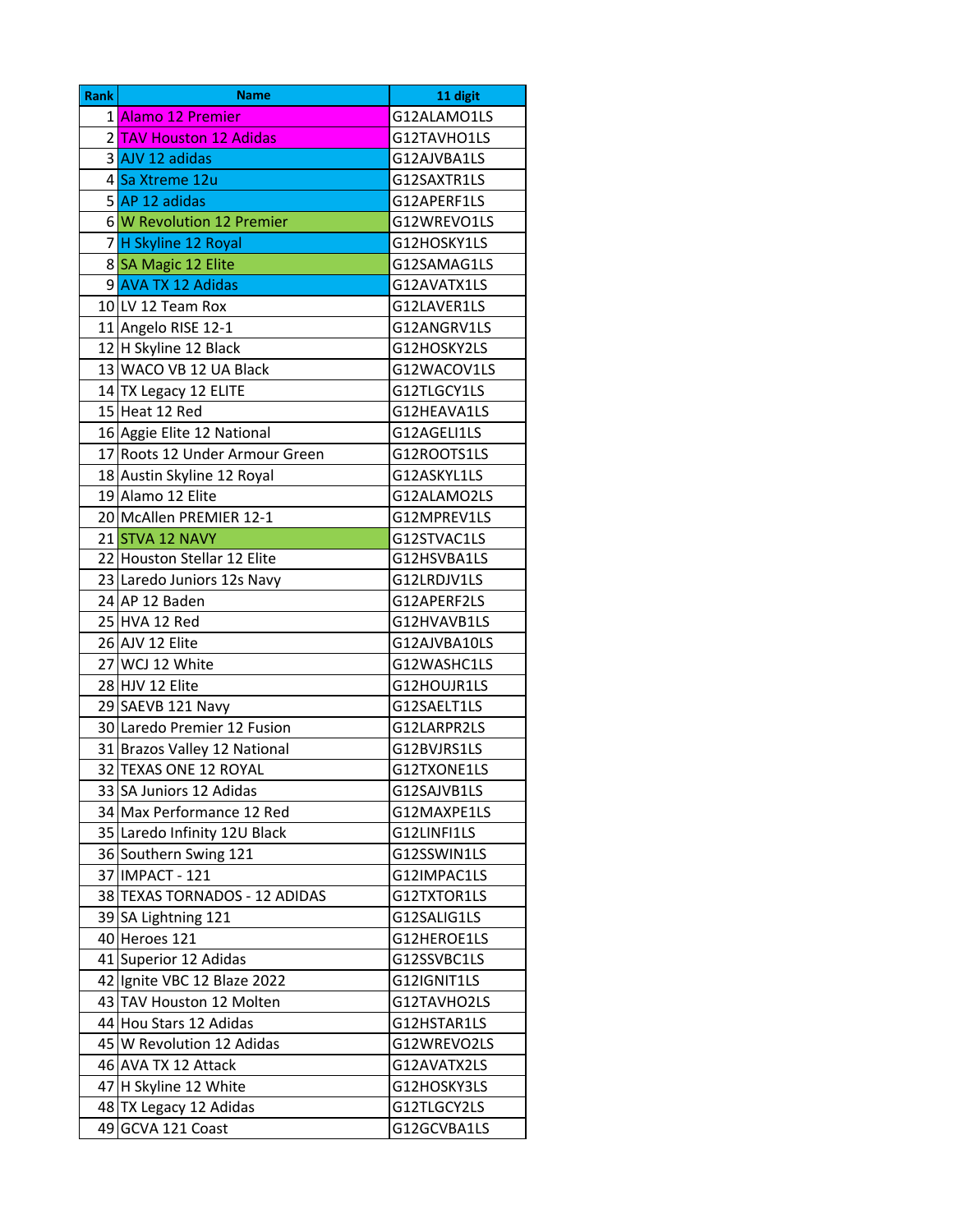| <b>Rank</b> | <b>Name</b>                     | 11 digit     |  |
|-------------|---------------------------------|--------------|--|
|             | 50 Texas Fury 12 Legacy         | G12TXFUR1LS  |  |
|             | 51 Asics Willowbrook 12Gold     | G12AWBVB1LS  |  |
|             | 52 Texas 512 VBC 12 Orange      | G12TX5121LS  |  |
|             | 53 TX SPARKS 12 Black           | G12TSPAR1LS  |  |
|             | 54 Club979 VBA 12 Purple        | G12C979V1LS  |  |
|             | 55 Houston Stellar 12 Premier   | G12HSVBA2LS  |  |
|             | 56 Renegades 12 Black           | G12RENEG1LS  |  |
|             | 57 Columbus Classics 12         | G12CCLAS1LS  |  |
|             | 58 Xcel VB 123 Blue             | G12XCELV3LS  |  |
|             | 59 SA Force 121                 | G12SAFOR1LS  |  |
|             | 60 Corpus Christi Storm 121 Red | G12CCSTO1LS  |  |
|             | 61 Cypress PVBA 123 Peyton      | G12CYPVA3LS  |  |
|             | 62 KW Revolution 12 Elite       | G12KRVBC1LS  |  |
|             | 63 Texas Fury 12 Impact         | G12TXFUR2LS  |  |
|             | 64 Spike Sport 12 Black         | G12SPSPT1LS  |  |
|             | 65 Waco Lightning 12-1          | G12WACLV1LS  |  |
|             | 66 Xcel VB 124 Gray             | G12XCELV4LS  |  |
|             | 67 Laredo Juniors 12s Grey      | G12LRDJV2LS  |  |
|             | 68 Austin Velocity 12s Gold     | G12AVVBC3LS  |  |
|             | 69 United VBA 12 Gray           | G12UNVBA3LS  |  |
|             | 70 Xcel VB 121 Navy             | G12XCELV1LS  |  |
|             | 71 Diggin Volleyball 12s Black  | G12DIGGI1LS  |  |
|             | 72 Waco Lightning 12-2          | G12WACLV2LS  |  |
|             | 73 Texas Outlaws 12 Black       | G12TXOUT1LS  |  |
|             | 74 SA Magic 12 Gold             | G12SAMAG5LS  |  |
|             | 75 Club979 VBA 12 Gold          | G12C979V2LS  |  |
|             | 76 EAST TEXAS ELITE - 12        | G12ETEVA1LS  |  |
|             | 77 SA REBELS 121                | G12SAREB1LS  |  |
|             | 78 TX VISION 12 BLACK           | G12TXVIS1LS  |  |
|             | 79 Allegiance 12 White          | G12ALLEG5LS  |  |
|             | 80 Alamo 12 Gold                | G12ALAMO3LS  |  |
|             | 81 Dub Sports 12U               | G12DUBSP1LS  |  |
|             | 82 LV 12 Thunder                | G12LAVER2LS  |  |
|             | 83 TX Legends 12 Black          | G12TXLEG1LS  |  |
|             | 84 W Revolution 12 Blue         | G12WREVO4LS  |  |
|             | 85 Xcel VB 122 Silver           | G12XCELV2LS  |  |
|             | 86 TEXAS ONE 12 NAVY            | G12TXONE2LS  |  |
|             | 87 PNG Tribe Elite 12-1         | G12PNGTE1LS  |  |
|             | 88 WACO VB 12 UA Red            | G12WACOV2LS  |  |
|             | 89 AJV 12 CTX                   | G12AJVBA11LS |  |
|             | 90 HCAxis 121                   | G12HCAXI1LS  |  |
|             | 91 H Skyline 12 Academy 1       | G12HOSKY6LS  |  |
|             | 92 Austin County - 12 Red       | G12ACELI1LS  |  |
|             | 93 SAEVB 122 Red                | G12SAELT2LS  |  |
|             | 94 SA Force 123                 | G12SAFOR3LS  |  |
|             | 95 Superior 12 Gold             | G12SSVBC2LS  |  |
|             | 96 TNT SA 121 BLACK             | G12TNTVB1LS  |  |
|             | 97 HJV 12 National              | G12HOUJR3LS  |  |
|             | 98 PAVC 12 Emerald              | G12PAVBC1LS  |  |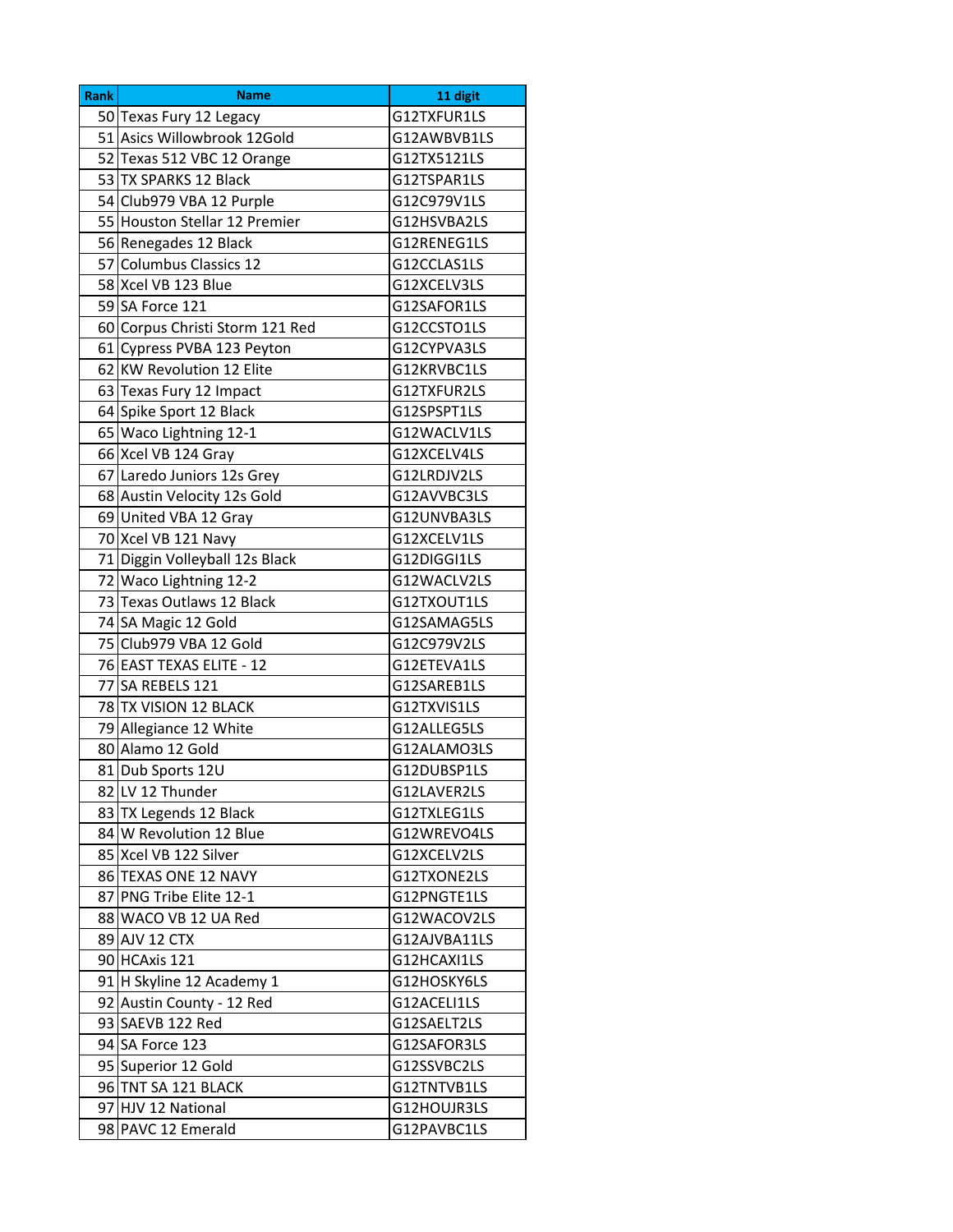| <b>Rank</b> | <b>Name</b>                      | 11 digit     |  |
|-------------|----------------------------------|--------------|--|
|             | 99 STVA 12 RED                   | G12STVAC2LS  |  |
|             | 100 HVC 12 Red                   | G12HUGEL1LS  |  |
|             | 101 SA Empire 12 Gold            | G12SAEMP1LS  |  |
|             | 102 SA Lightning 122             | G12SALIG2LS  |  |
|             | 103 Southern Swing 122           | G12SSWIN2LS  |  |
|             | 104 United VBA 12 Local          | G12UNVBA4LS  |  |
|             | 105 AP 12 WilCo Yellow           | G12APERF10LS |  |
|             | 106 W Revolution 12 Black        | G12WREVO3LS  |  |
|             | 107 TEXAS UNITED 12RED           | G12TXUNI1LS  |  |
|             | 108 LCVA 12U BLUE                | G12LCVBA1LS  |  |
|             | 109 Catalyst 12 White            | G12CLUBC4LS  |  |
|             | 110 AP 123                       | G12APERF3LS  |  |
|             | 111 AVA TX 12 Power              | G12AVATX3LS  |  |
|             | 112 AJV 12 Future Wilco          | G12AJVBA14LS |  |
|             | 113 Texas Fury 12 Unite          | G12TXFUR3LS  |  |
|             | 114 Katy United 12 Molten        | G12KATUV2LS  |  |
|             | 115 KW Revolution 12 Trefoil     | G12KRVBC3LS  |  |
|             | 116 WGVBA 12-1                   | G12WGVBA1LS  |  |
|             | 117 TEXAS TORNADOS - 12 NATIONAL | G12TXTOR2LS  |  |
|             | 118 CC FORCE 12 CROSSFIRE        | G12CCFOR1LS  |  |
|             | 119 Diggin Volleyball 12s Red    | G12DIGGI2LS  |  |
|             | 120 West Texas Juniors 12 Red    | G12WTJRS1LS  |  |
|             | 121 LV 12 Stockdale S.W.A.T.     | G12LAVER4LS  |  |
|             | 122 AP 12 HilCo                  | G12APERF9LS  |  |
|             | 123 TX VISION 12 PURPLE          | G12TXVIS2LS  |  |
|             | 124 Gonzales Revolution 121      | G12GORVC1LS  |  |
|             | 125 Valley Flames 12U Black      | G12VFLAM1LS  |  |
|             | 126 ME VA 12 ORANGE              | G12MEVBA2LS  |  |
|             | 127 AP 12 Hilco Lite Highlighter | G12APERF17LS |  |
|             | 128 AP 124                       | G12APERF4LS  |  |
|             | 129 Reload 121U                  | G12RELOD1LS  |  |
|             | 130 Coastal 12's                 | G12CAVBC1LS  |  |
|             | 131 AJV 12 Cedar Park            | G12AJVBA4LS  |  |
|             | 132 SA Lightning 123             | G12SALIG3LS  |  |
|             | 133 TCVA 12 Green Adidas         | G12TRICO1LS  |  |
|             | 134 Texas Pride Volleyball 121   | G12TXPRI1LS  |  |
|             | 135 Katy United 12 Adidas        | G12KATUV1LS  |  |
|             | 136 Country Fire 12              | G12CFIRE1LS  |  |
|             | 137 TCA Alamo City 12 Orange     | G12TCAAC1LS  |  |
|             | 138 TEXAS ONE 12 COBALT          | G12TXONE3LS  |  |
|             | 139 TAV Houston 12 Royal         | G12TAVHO3LS  |  |
|             | 140 Asics Willowbrook 12 White   | G12AWBVB3LS  |  |
|             | 141 TEXAS UNITED 12NAVY          | G12TXUNI2LS  |  |
|             | 142 EC Impact Black 12U          | G12ECIMP1LS  |  |
|             | 143 TEXAS TORNADOS - 12 BLACK    | G12TXTOR3LS  |  |
|             | 144 Hazard 12 Black              | G12HHAZA1LS  |  |
|             | 145 Texas Outlaws 12 Blue        | G12TXOUT2LS  |  |
|             | 146 TX SPARKS 12 BLUE            | G12TSPAR2LS  |  |
| 147         | KW Revolution 12 Molten          | G12KRVBC2LS  |  |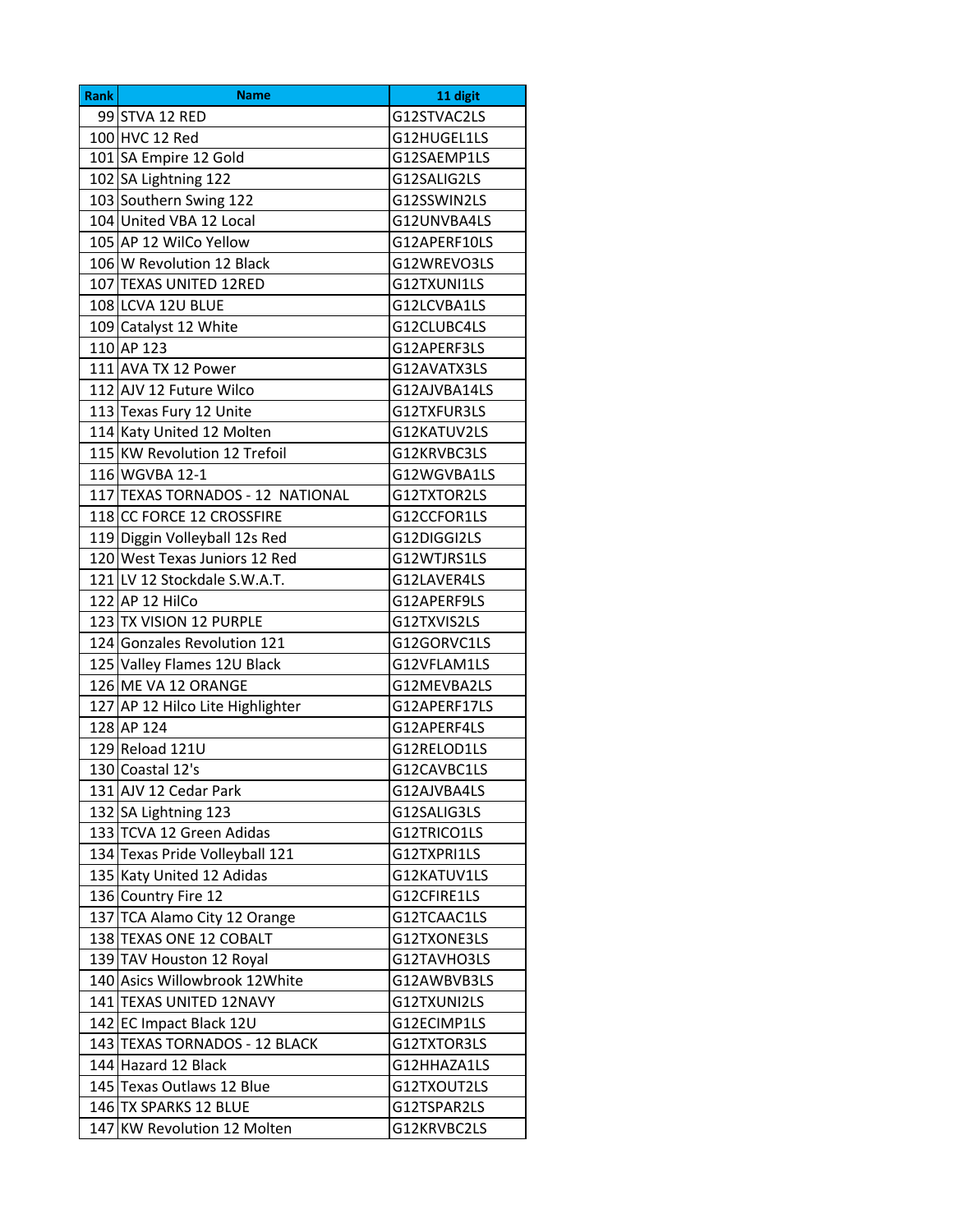| G12WACOV3LS |
|-------------|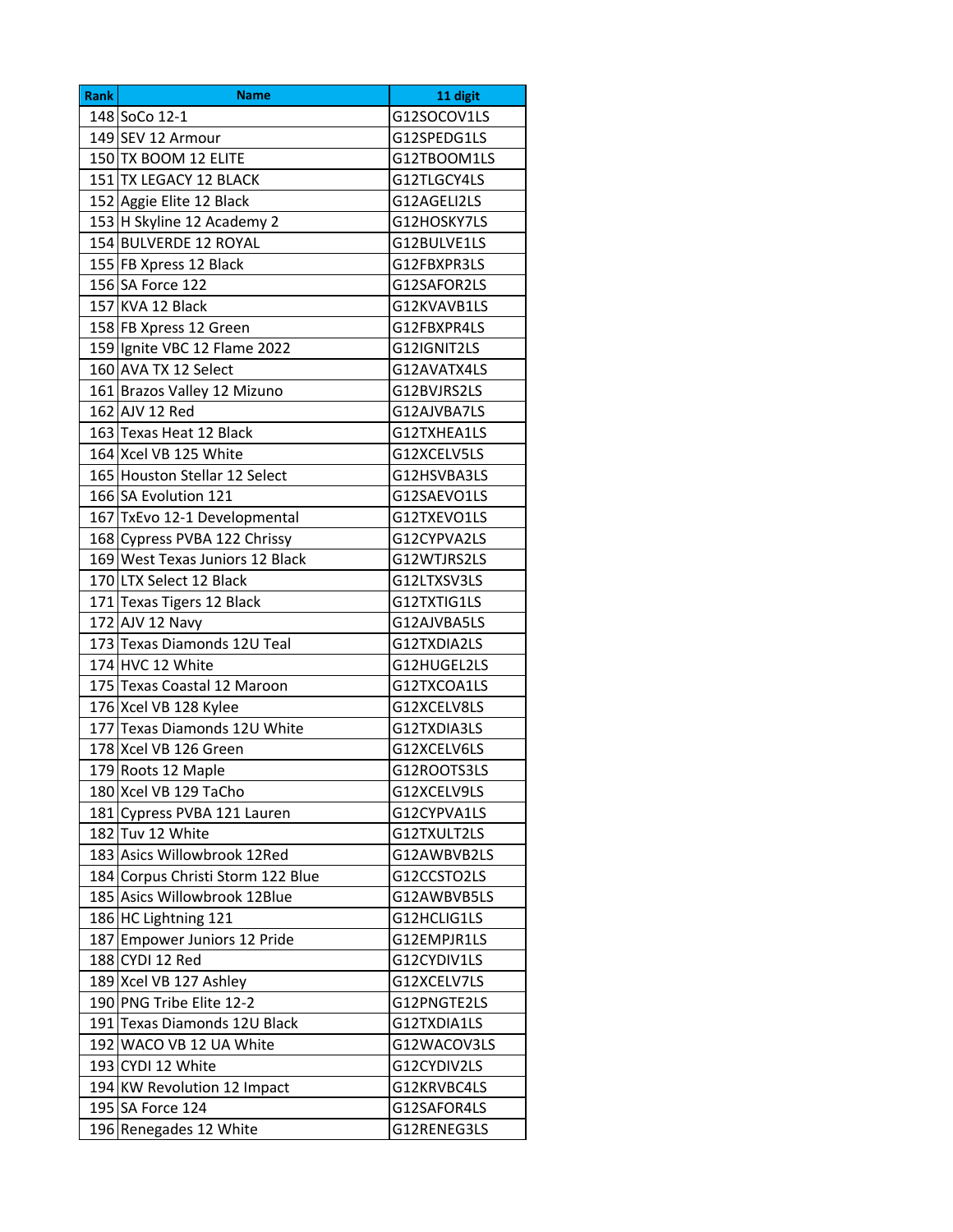| <b>Rank</b> | <b>Name</b>                             | 11 digit     |
|-------------|-----------------------------------------|--------------|
|             | 197 ME VA 12 GREY                       | G12MEVBA1LS  |
|             | 198 LV 12 Storm                         | G12LAVER3LS  |
|             | 199 Hazard 12 White                     | G12HHAZA2LS  |
|             | 200 Roots 12 Mesquite                   | G12ROOTS5LS  |
|             | 201 TX Legends 12 Blue                  | G12TXLEG2LS  |
|             | 202 Asics Willowbrook 12Black           | G12AWBVB4LS  |
|             | 203 EC Impact Red 12U                   | G12ECIMP2LS  |
|             | 204 Alamo 12 Silver                     | G12ALAMO4LS  |
|             | 205 AP 12 Lite Highlighter              | G12APERF13LS |
|             | 206 AP 12 Hilco Lite Atomic             | G12APERF18LS |
|             | 207 WGVBA 12-2                          | G12WGVBA2LS  |
|             | 208 Laredo Legacy Elite VC - 12 Legends | G12LLEGA1LS  |
|             | 209 KC Vipers 122 Green                 | G12KCVVB2LS  |
|             | 210 HVA 12 Pipeline                     | G12HVAVB4LS  |
|             | 211 Texas Outlaws 12 Silver             | G12TXOUT3LS  |
|             | 212 KC Vipers 121 Black                 | G12KCVVB1LS  |
|             | 213 HCAxis 122                          | G12HCAXI2LS  |
|             | 214 Heroes 122                          | G12HEROE2LS  |
|             | 215 W Revolution 12 Gold                | G12WREVO5LS  |
|             | 216 Texas Outlaws 12 White              | G12TXOUT4LS  |
|             | 217 Laredo Legacy Elite VC - 12 Heroes  | G12LLEGA2LS  |
|             | 218 Texas Regulators 12's Black         | G12TXREG1LS  |
|             | 219 TCVA 12 Black Adidas                | G12TRICO3LS  |
|             | 220 SA Legacy 12U                       | G12SALEG1LS  |
|             | 221 TXTFV 121 TopGun                    | G12TXTFV1LS  |
|             | 222 Tuv 12 Blue                         | G12TXULT1LS  |
|             | 223 Texas Coastal 12 Blossoms Platinum  | G12TXCOA2LS  |
|             | 224 GOVC 12-1                           | G12GOVBC1LS  |
|             | 225 WCJ 12 NAVY                         | G12WASHC2LS  |
|             | 226 GCVA 122 Coast                      | G12GCVBA2LS  |
|             | 227 SETX 12 Elite                       | G12SETXE1LS  |
|             | 228 Club South 12-1                     | G12CSOUT1LS  |
|             | 229 TCA Alamo City 12 Navy              | G12TCAAC2LS  |
|             | 230 HC Next Level 12s                   | G12HCNLV1LS  |
|             | 231 Champion 12 White                   | G12CVHOU2LS  |
|             | 232 AP 12 Lite Atomic                   | G12APERF14LS |
|             | 233 Xcel VB 1210 Hannah                 | G12XCELV10LS |
|             | 234 Hou Stars 12 Black                  | G12HSTAR2LS  |
|             | 235 Champion 12 Black                   | G12CVHOU1LS  |
|             | 236 MoCo Jrs 12 Adidas                  | G12MOCOJ1LS  |
|             | 237 IMPACT - 122                        | G12IMPAC2LS  |
|             | 238 Austin Velocity 12s Silver          | G12AVVBC6LS  |
|             | 239 Wimberley AC 121                    | G12WACVB1LS  |
|             | 240 HCAxis 123                          | G12HCAXI3LS  |
|             | 241 Magic 12s Apex                      | G12MAGIC1LS  |
|             | 242 Poth 12's                           | G12POTHV1LS  |
|             | 243 Roots 12 Hickory                    | G12ROOTS4LS  |
|             | 244 HC FLOW 12U                         | G12HCFLO1LS  |
|             | 245 Jollyville 12                       | G12JOLLY1LS  |
|             |                                         |              |